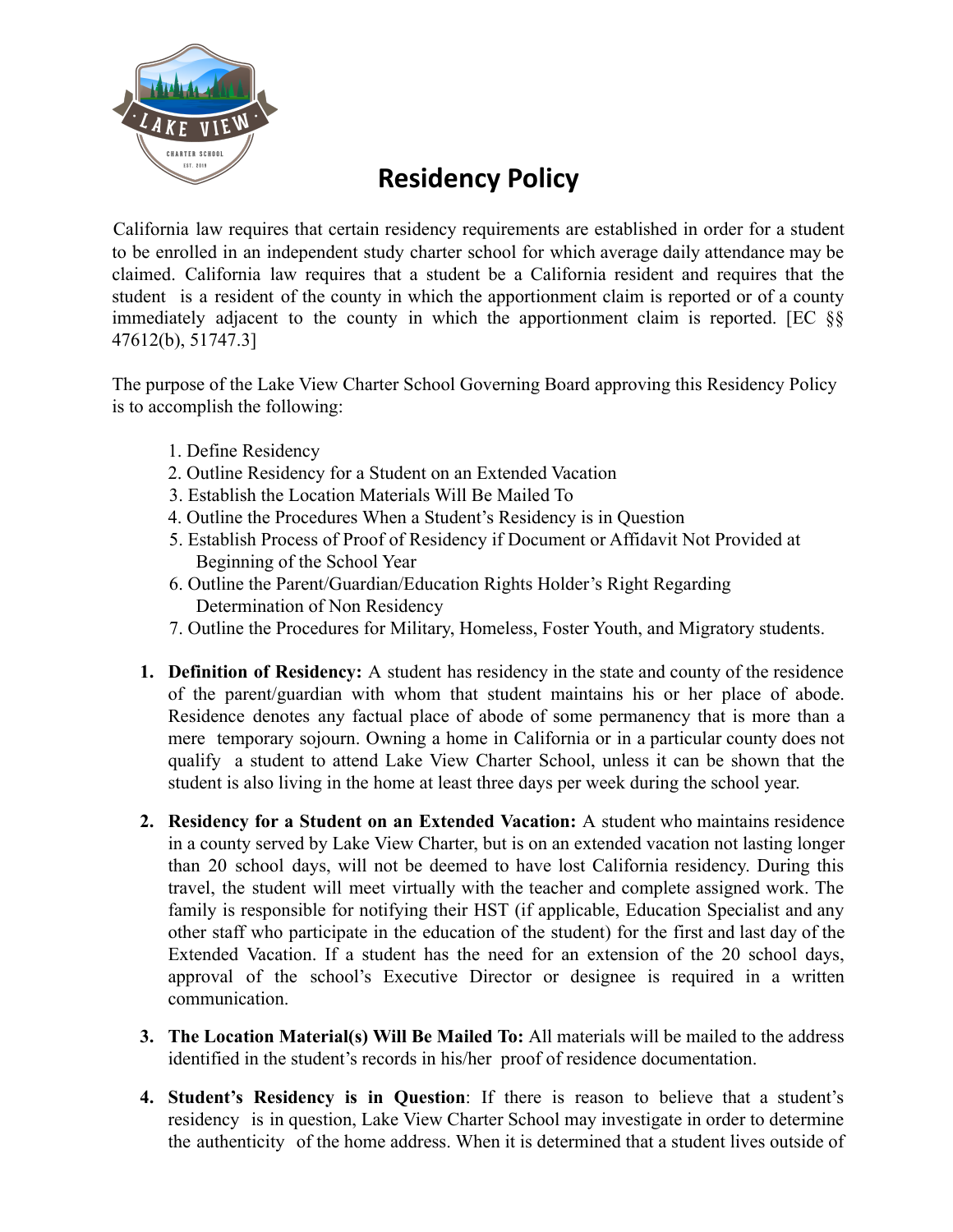California and/or an authorized county, Lake View Charter School will provide written notice of the determination of nonresidency within five days of Lake View Charter School's intention to disenroll the student.

- **5. Proof of Residency Document/Affidavit Not Provided by Beginning of School Year:** A student that has not provided an updated Proof of Residency or affidavit by the start of his or her enrollment for each school year, will have 5 school days to provide the Proof of Residency or affidavit. If the student has still not provided the Proof of Residency or affidavit by the fifth day of enrollment, the School will provide written notice of the School's intention to disenroll the student effective five school days later.
- **6. Parent/Guardian/Education Rights Holder's Right Regarding Determination of Nonresidency:** The notice shall contain an explanation of the parent/guardian/education rights holder's right to request a hearing adjudicated by a neutral officer within 5 school days at which the pupil has a fair opportunity to present testimony, evidence, and witnesses and confront and cross-examine witnesses and at which the pupil has the right to bring legal counsel or an advocate to dispute the finding of nonresidency. If the parent/guardian/educational rights holder does not request a hearing within five days of receipt of the notice, the right to a hearing is waived and the student will be immediately disenrolled. If the student's parent, guardian or educational rights holder initiates the hearing, the student shall remain enrolled and shall not be disenrolled until Lake View Charter School issues a final decision.
- **7. Children of Military Families:** Lake View Charter School will serve children of military families, as defined by Education Code section 49701, as follows:
	- 1. Allow the student to continue his or her education in Lake View Charter School, regardless of change of residence of the military family during that school year, for the duration of the student's status as a child of a military family; or
	- 2. For a student whose status changes due to the end of military service of his or her parent during a school year, comply with either of the following, as applicable:
		- a. If the student is enrolled in TK through 8th grade, allow the student to continue his or her education in Lake View Charter School through the duration of that academic school year;
		- b. If the child is enrolled in high school, allow the student to continue his or her education in Lake View Charter School through graduation.

Once Lake View Charter School is notified that a student is identified as a child of a military family, Lake View Charter School will require the parent/guardian to submit the following documentation:

- 1. Written proof of the transfer, including the time period for the transfer and location of the transfer.
- 2. A signed affidavit that states that the student is only enrolled in Lake View Charter Schooland not in any other full-day educational program and that the student qualifies as a child of a military family as defined in Education Code section 49701.

For high school students, the aforementioned documentation will need to be resubmitted on an annual basis. Lake View Charter School reserves the right to re-verify all of the above at any time throughout the school year.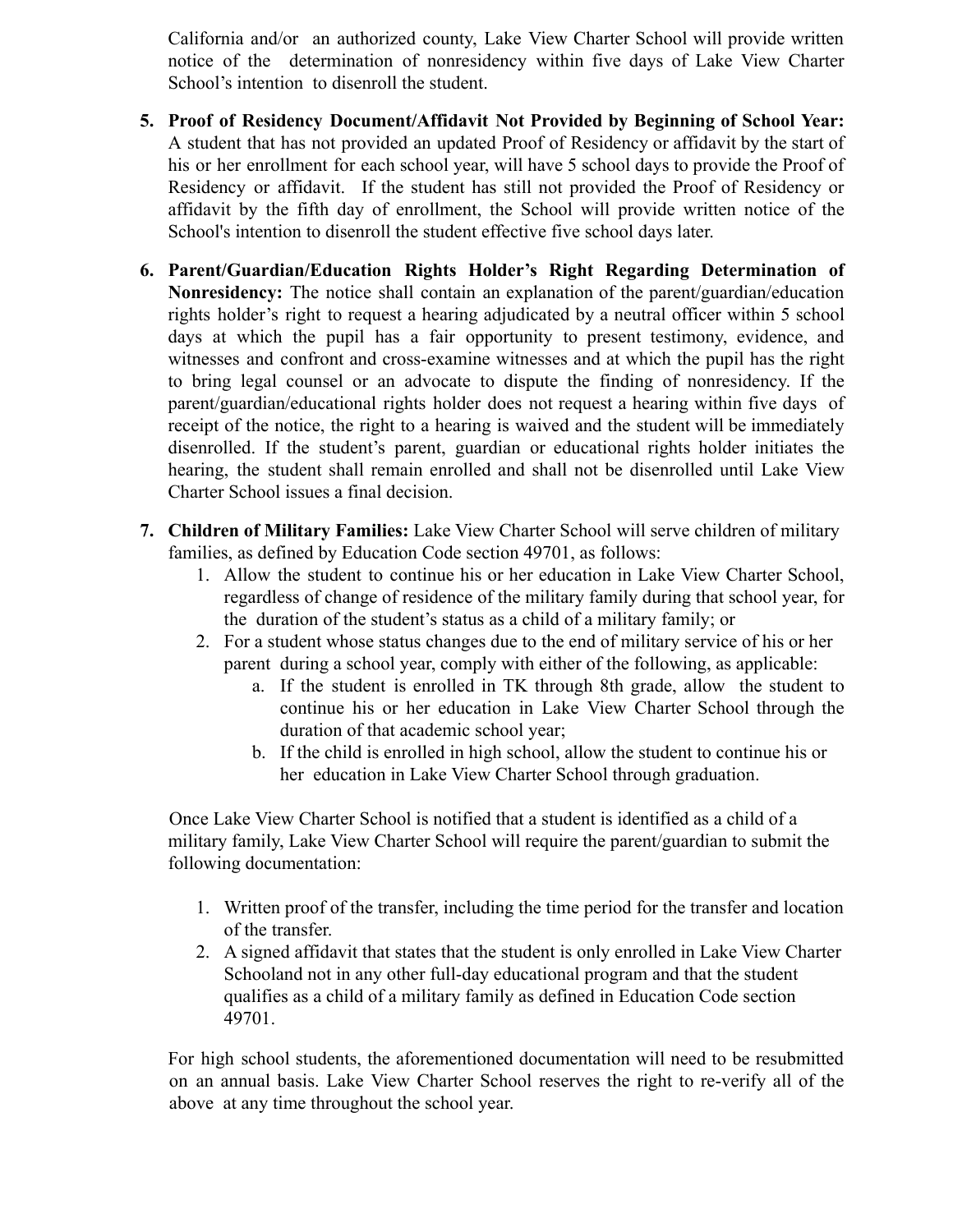- **8. Homeless Youth:** Lake View Charter School will be considered to be a pupil's school of origin for a homeless youth when the child attended Lake View Charter School when permanently housed or was last enrolled in Lake View Charter School before becoming homeless. Lake View Charter School will serve homeless youth, as defined below, whose residency has changed as follows:
	- 1. Allow the student to continue his or her education in Lake View Charter School for the duration of homelessness.
	- 2. If the pupil is no longer homeless before the end of the academic year, either of the following apply:
		- a. If the homeless youth is in high school, the Lake View Charter School shall allow the formerly homeless child to continue his or her education in the Lake View Charter School through graduation.
		- b. If the homeless youth is in TK through 8th grade, the Lake View Charter School shall allow the formerly homeless youth to continue his or her education in Lake View Charter School through the duration of the academic year.

The term "homeless youth" or "homeless pupil" shall mean individuals who lack a fixed, regular, and adequate nighttime residence (within the meaning of 42 USC section  $11302(a)(1)$ ; and includes—

- 1. children and youths who are sharing the housing of other persons due to loss of housing, economic hardship, or a similar reason; are living in motels, hotels, trailer parks, or camping grounds due to the lack of alternative adequate accommodations; are living in emergency or transitional shelters; or are abandoned in hospitals;
- 2. children and youths who have a primary nighttime residence that is a public or private place not designed for or ordinarily used as a regular sleeping accommodation for human beings (within the meaning of section 42 USC section  $11302(a)(2)(C)$ ;
- 3. children and youths who are living in cars, parks, public spaces, abandoned buildings, substandard housing, bus or train stations, or similar settings; and
- 4. migratory children (as such term is defined in 20 USC section 6399) who qualify as homeless for the purposes of this part because the children are living in circumstances described in clauses (i) through (iii).
- **9. Foster Youth:** Lake View Charter School will be considered to be a pupil's school of origin for a foster youth when the child attended the Lake View Charter School at the initial detention or placement, or any subsequent change in placement of a foster child for the duration of the jurisdiction of the court. Lake View Charter School will serve former foster youth, as defined below, whose residency has changed as follows:
	- 1. If the jurisdiction of the court is terminated before the end of an academic year, the Lake View Charter School shall allow a former foster child who is in TK through 8th grade, to continue his or her education in the school of origin through the duration of the academic school year.
	- 2. If the jurisdiction of the court is terminated while a foster child is in high school, Lake View Charter School shall allow the former foster child to continue his or her education in Lake View Charter School through graduation.